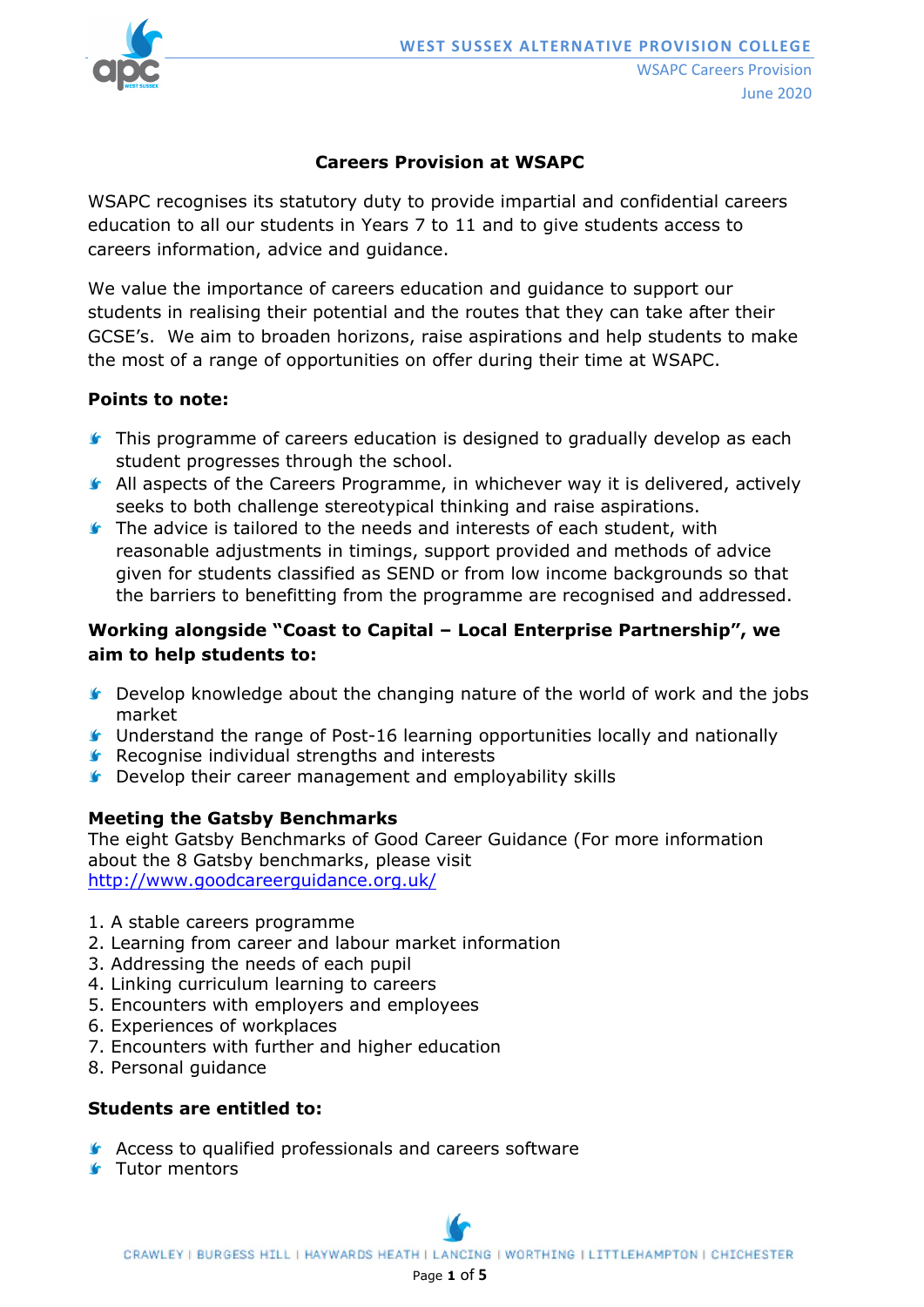

- **Guidance on interview techniques**
- **Targeted interventions to meet individual needs**
- **External visits to Further and Higher Education and Apprenticeship** establishments to raise awareness and build confidence.

At WSAPC, the careers education programme begins in Key stage 3 and continues to the end of Year 11 when there is a high level of guidance to enable smooth transition to the students' chosen Post 16 destination.

# **Key Stage 3 Provision**

### **Depending on when students join WSAPC, students will**:

- **If** Understand why leaving school with qualifications is important
- Know the differences between A Levels, BTECs, Vocational Qualifications and Apprenticeships
- **Investigate possible career routes**
- **Be able to match skills and qualities with suitable occupations**
- **Be involved in an Enterprise Project**
- Know the local Post 16 opportunities available to them
- **C** Understand how to create their own CV

### **Year 10 Provision**

#### **Students will:**

- $\blacktriangleright$  Have access to a work experience placement and, if appropriate, have firsthand experience of the world of work
- **F** Engage in enrichment days, assemblies and workshops that specifically focus on employability skills such as interview techniques, creating CVs and meeting employers from a range of disciplines or businesses
- **Be involved in an Enterprise Project**
- Visit a range of local Post-16 providers on "Taster" Days to inspire and motivate students to consider higher education
- **K** Have an initial one to one meeting with their Tutor Mentor to allow a more personalised approach to assisting them with their future aspirations when entering Year 11

### **Year 11 Provision**

### **Students will:**

- Meet with external providers at "Career Speed Dating Days", allowing them to speak with a range of professionals, building their confidence and enabling them to make informed choices
- **Be involved in an Enterprise Project**
- **Study an accredited qualification in preparation for working life**
- $\blacktriangleright$  Have at least 2 intensive 1:1 meetings with their Tutor Mentor to consider various post 16 options available to them; more appointments will be put in place for students with medical or SEND needs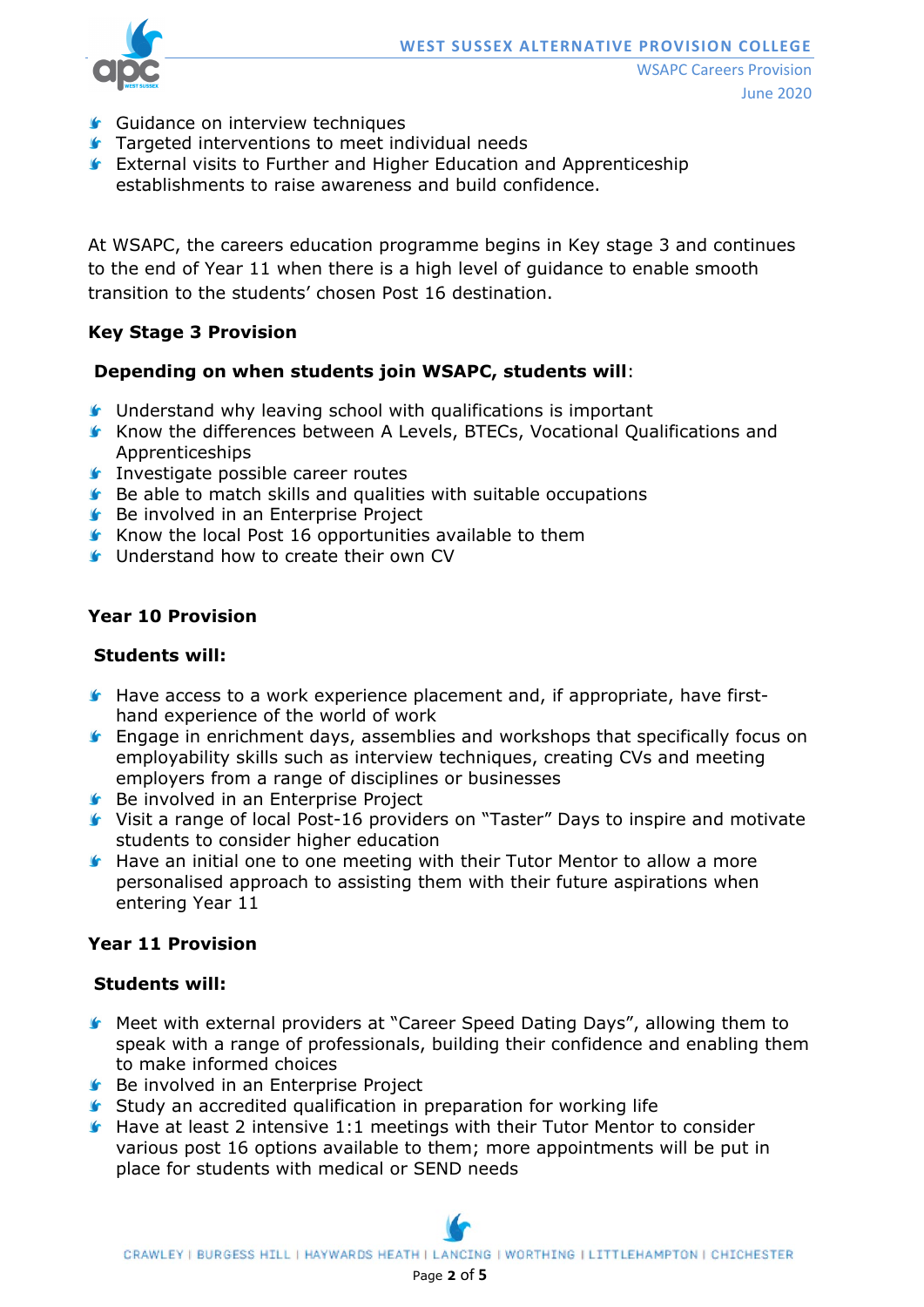

- Attend careers conventions wherever available
- Be informed of local college Open Evenings/Days and be supported by WSAPC staff where required
- Access bespoke assemblies/enrichment sessions and presentations with outside speakers

Our key aim is to ensure that careers education is impartial, promotes equality of opportunity, diversity and inclusion and is differentiated to meet the specific needs of each individual student. The guidance aims to provide current and relevant information to promote self-awareness, personal development and aims to provide our young people with the tools to make informed choices about their future.

## **Teachers**

Our teaching staff have an active interest in getting the very best from our pupils and inspiring them to achieve in whatever they do when they leave WSAPC. Our teachers are keen to promote the variety of careers and opportunities available within their own subject areas.

Teachers can enhance careers activity through their subjects in a variety of ways such as guest speakers in school, subject-focused careers trips, and employer-led careers lessons, with employers helping to deliver aspects of the curriculum.

# **Opportunities for Access**

We recognise the value and importance of external influences on assisting our students to make realistic and informed choices on their careers and future plans leaving school. We are very keen to build links with our partners in Post-16 education, employment and training. As well as our internal careers programme, we welcome the significant experience, skills and knowledge that our network of local colleges, employers, universities and training providers can bring to our Careers Education Programme at WSAPC.

There are a variety of opportunities for external partners to support our Careers Education Programme at school including:

- **G** Careers assemblies & talks
- **G** Careers Workshops
- **K** Mock Interviews
- **Work Experience & Volunteering**
- **Gareers Fairs**
- **K** Mentoring
- **G** Off-site visits

Above are all examples of careers led activities we have had in school, but we are always open to develop any opportunities to inspire and encourage our pupils.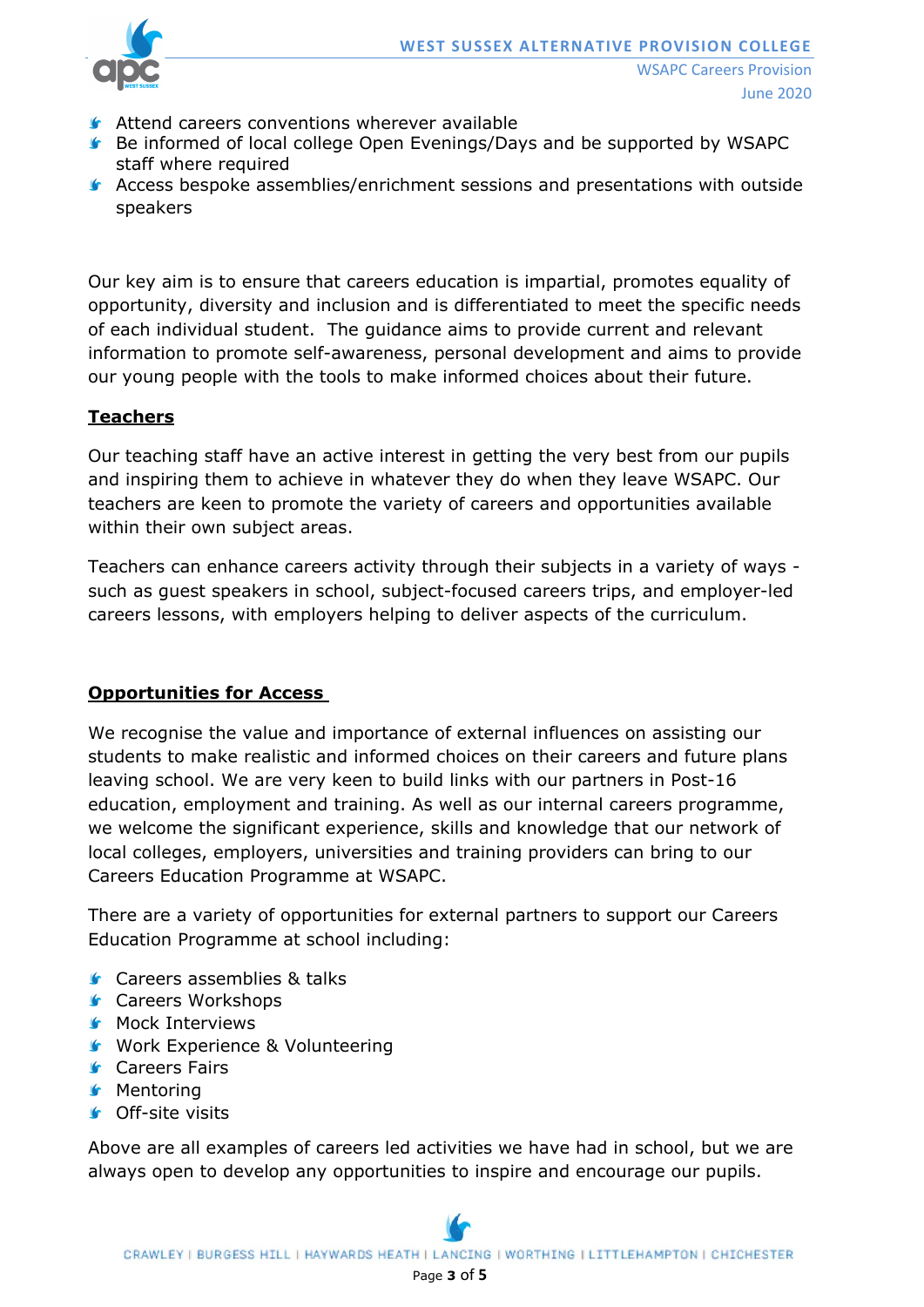

Any external partners such as employers, colleges, universities or training providers that are interested in supporting our pupils through our Careers Education Programme should make this request through our Careers Leader Mandy Gamon by email: [cpru@area-c-pru.w-sussex.sch.uk.](mailto:cpru@area-c-pru.w-sussex.sch.uk)

Visitors to school working with our pupils for careers related activities – individual or groups - will be expected to follow our procedures for safeguarding, as outlined in our school Child Protection and Safeguarding Policy. For any career activities taking place in school, we will do our best to accommodate requests regarding rooming and facilities such as ICT and technology as required.

We also welcome any literature regarding courses, activities or opportunities – such as leaflets, prospectuses, posters – which can be made available to our students. Literature can be emailed for the attention of the Careers Lead to [cpru@area-c](mailto:cpru@area-c-pru.w-sussex.sch.uk)[pru.w-sussex.sch.uk.](mailto:cpru@area-c-pru.w-sussex.sch.uk) Alternatively, please refer to our Contact page for the location of individual centres where literature can be handed to reception for the attention of the PSHE Teacher.

### **Parents/Carers**

Do you work in a business or know of anyone that could help provide work experience or opportunities for our students?

We welcome the involvement and support of parents & carers within careers education and guidance. We are always looking for local businesses that are wanting to inspire and educate our students about the world of work and expand and develop our Career Education Programme. If you think you could help to provide invaluable work experience or opportunities that give students the chance to develop core skills and motivation, in the first instance, please contact Mandy Gamon by email [cpru@area-c-pru.w-sussex.sch.uk.](mailto:cpru@area-c-pru.w-sussex.sch.uk)

### **Measuring the success of our Careers Programme**

Careers activity needs to be relevant and inspirational for our students. We measure and assess the impact of our careers programme through a variety of ways such as:

### **Careers and Enterprise Company's Compass Tool**

This is a tool for schools and colleges in England that quickly and easily helps us to evaluate our careers activity against the Eight Gatsby Benchmarks. This means that we are constantly comparing what we do against the best national practice. The tool was built in partnership with the Gatsby Charitable Foundation, to help us to easily discover our strengths and find areas for improvement. Once completed, the tool provides us with a confidential report and ideas to help you achieve the best for our students in relation to each benchmark.